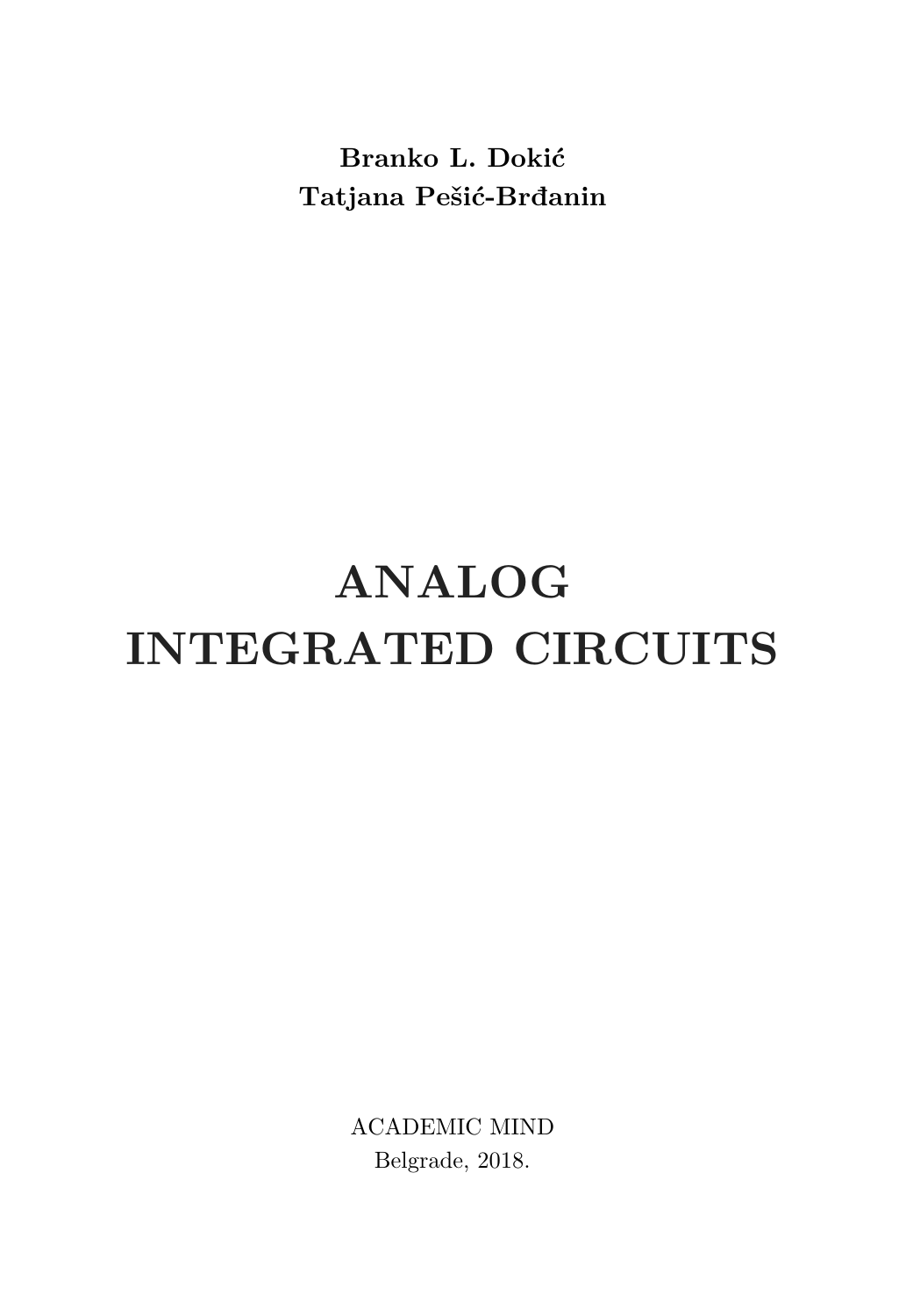#### Branko L. Dokić, Tatjana Pešić-Brđanin **ANALOG INTEGRATED CIRCUITS**

Reviewers Ninoslav Stojadinović *Academician of SASA*

Vančo Litovski *Full Professor – Faculty of Electronic Engineering Niš* 

> Publisher ACADEMIC MIND, Belgrade, Serbia

> > Printed in Serbia by ACADEMIC MIND, Belgrade

> > > Circulation 200 copies

ISBN 978-86-7466-727-9

NOTICE: No part of this publication may be reproduced, stored in a retreival system or transmitted in any form or by any means, electronic, mechanical, photocopying, recording or otherwise, without the prior written permission of the publisher. All rights reserved by the publisher.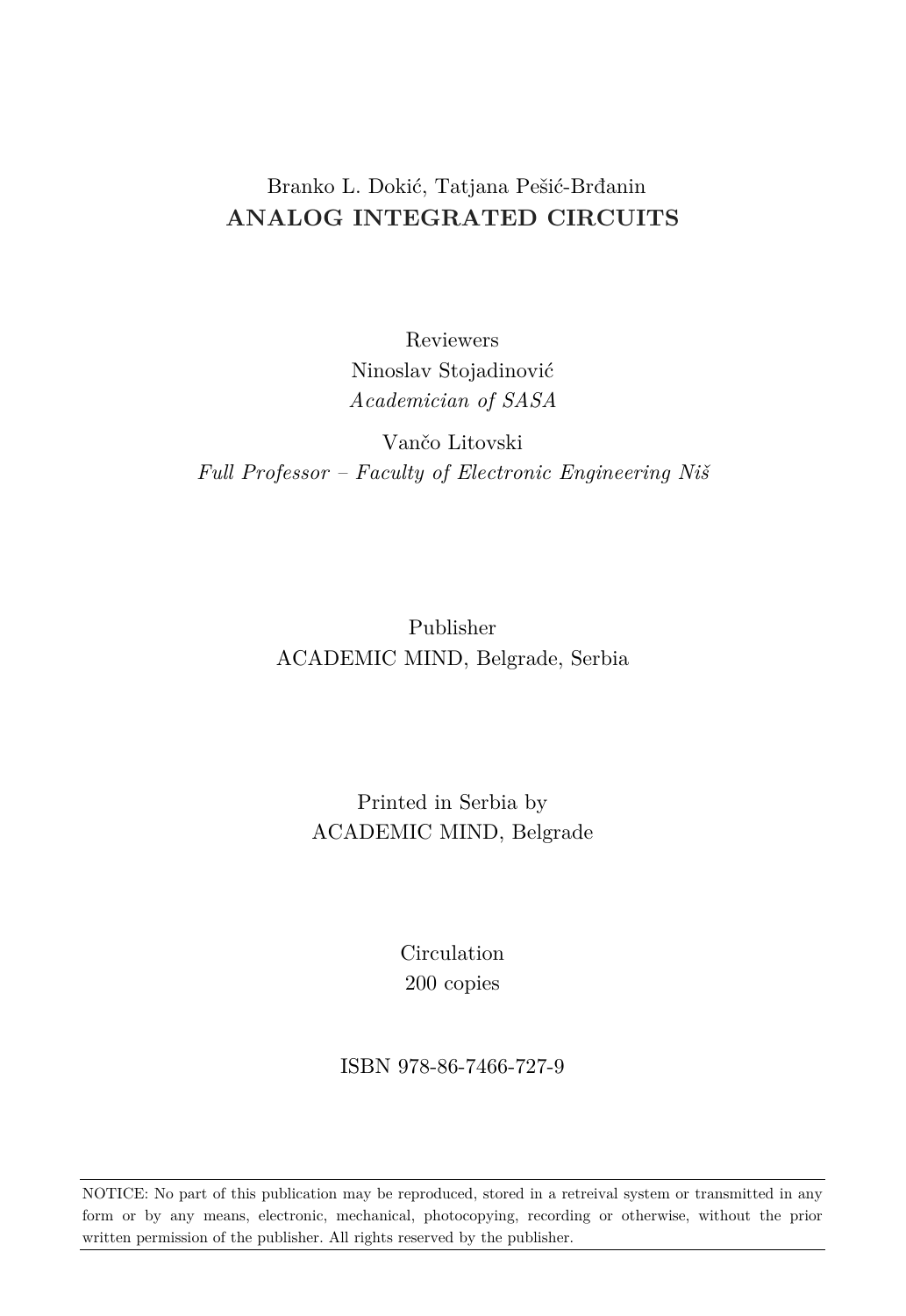*To grandchildren: Nada, Rastko, Hristina, Luka, Gabriela, Katarina, Ivan* Branko L. Dokić

> *To Lena and Draˇzen* Tatjana Pešić-Brđanin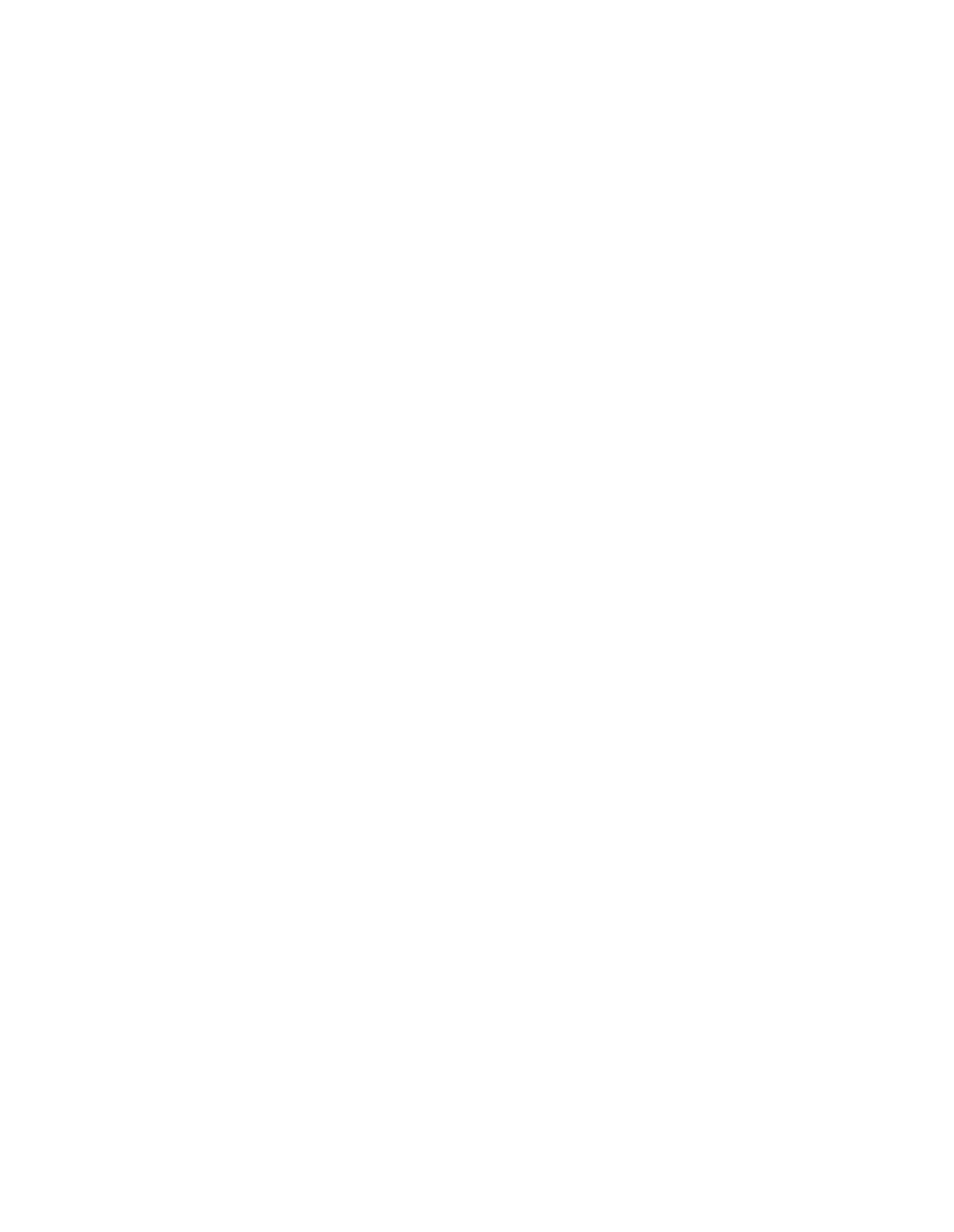### Preface

Based on the operating mode of transistor as a basic active element, monolithic integrated circuits are divided into digital, analog (linear) and mixedsignal circuits. In digital circuits transistors operate in switching mode, so they are in either ON or OFF mode. Those modes represent bits. For practical reasons, bits are marked as " $0$ " or "1". In the early years of digital electronics, a bit sequence mostly represented numerical information, usually in binary code. Binary vocabulary is considerably enriched by digitalization of analog signals like audio or video signals. To digitalize a signal means to obtain its samples in discrete time intervals which, if close enough, can be used as its perfect replica.

Digital integrated circuits process a digital signal, and analog process an analog signal. Analog signal is continuous over time and space. While digital signal modes are very stable and mostly independent of parameters of integrated circuit elements, analog signal is highly dependent of physical and electrical parameters of semiconductor devices. It is why the analog design is much more complex than digital one and requires intuition, rigor and creativity. Furthermore, analog integrated circuits use larger area active devices than digital designs and are usually less dense in circuitry.

These are only a few reasons why the development and production of digital integrated circuits were much faster than analog. The explosive growth of digital electronics is based on computers and other digital systems widely used today in very different areas of technology such as: automation, radio and telecommunications, robotics, measuring techniques, entertainment electronics, automobile industry etc. The development and application of digital integrated circuits have a huge influence not only on development of economy, science and technology but on human civilization in general. Today we often say how everything is digitalized, and we even speak of digital intelligence.

So where does the analog electronics belong? In the early 1980s many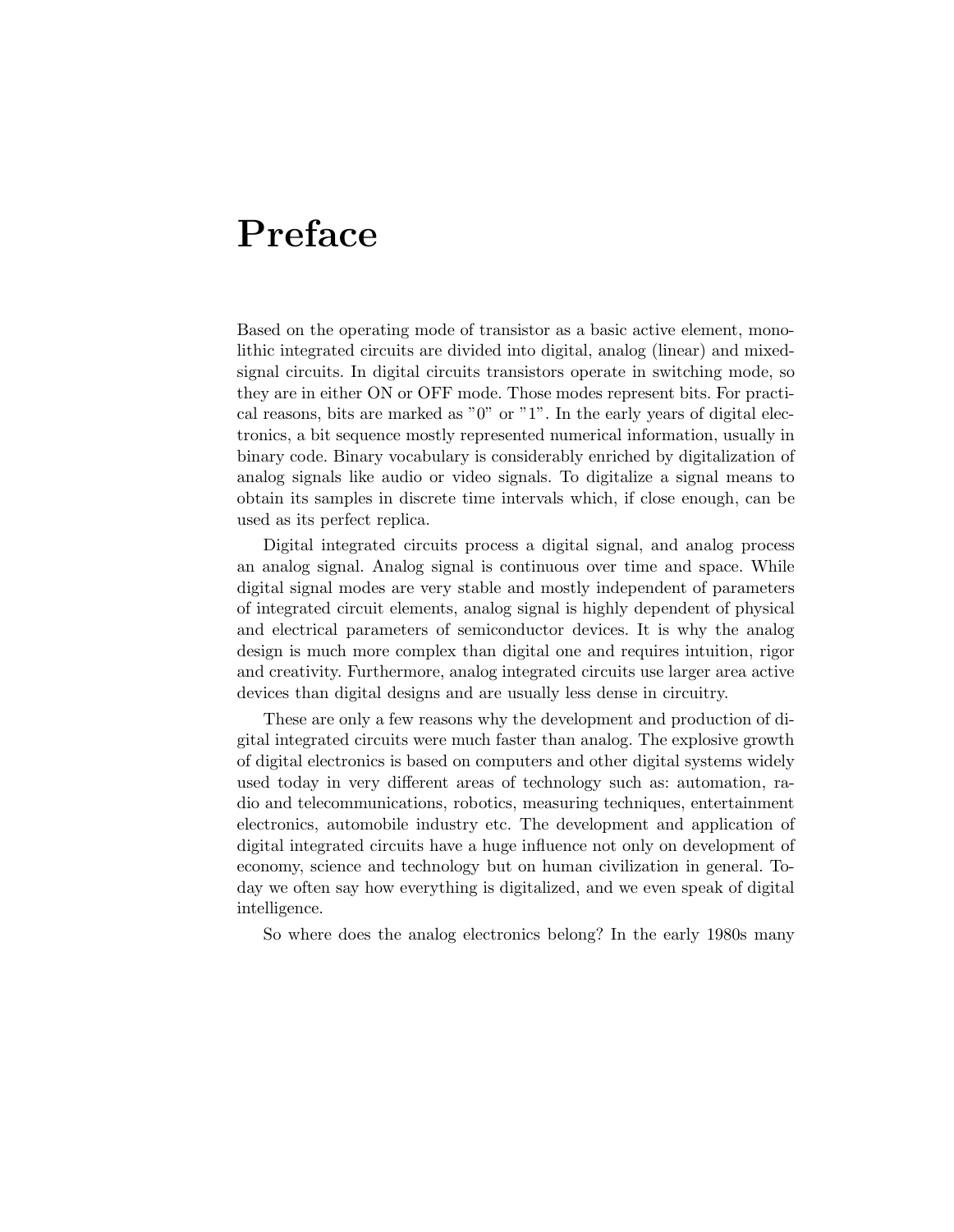experts predicted the demise of analog circuits. However, the world as we experience it is not digital at all, but continuous. Everything we hear, see and feel in life is analog, from our voice, music, seismic movements, visual and biological perception, to the energy exchange. Since the physical world consists of signals in the continuous time domain, analog integrated circuits will be needed in the foreseeable future. All digitalized electrical systems must possess an interface over the analog circuits. It is simply impossible to imagine any life practical engineering solution without the help of highperformance analog integrated circuits. That is the reason why the market for analog integrated circuits is expanding every year.

The digitalization also enabled faster development of analog integrated circuits, at least in two ways. Before the emergence of microprocessors in the 1970s and the corresponding software for circuit analysis and synthesis, the analog integrated circuits were designed using manual calculations. That is why the complexity of those circuits, at the time, was limited to around dozen transistors (operational amplifiers, comparators, analog multipliers and so on). In the early 1970s, the computer programs were written to simulate analog integrated circuits designs with greater accuracy than practical by manual calculation. The first circuit simulator was called SPICE (Simulation Program with Integrated Circuits Emphasis).

On the other hand, the more the digitalization entered the real world, the need for various high-performance analog integrated circuits was increasing. For example, when digitalizing physical signals, an analog-to-digital (ADC) and a digital-to-analog (DAC) converters are always needed. That is how monolithic integrated circuits with mixed signal appeared. They are integrated circuits with processing of both analog and digital signals (ADC, DAC, smart sensors, digital signal processors DSP etc.) Modern devices of consumer electronics are inconceivable without the mixed-signal integrated circuits. Interface and processing of analog signals includes the following three groups of analog circuits or mixed-signal circuits and systems: power management (bias circuits, regulators, references, protection circuits), front-end interface (sensors, amplifiers, ADC, filters) and back-end interface (DAC, amplifiers, filters, power drivers).

The analog (linear) courses on many faculties, although addressing the microelectronic technologies, are conceptually more based on discrete analog circuits. Luckily, the basic principles that govern the analysis and designing of electronic circuits, are not nearly as prone to changes as technologies of their implementation. It the opinion of authors of this book, it is much more rational that these principles should be illustrated on examples of actual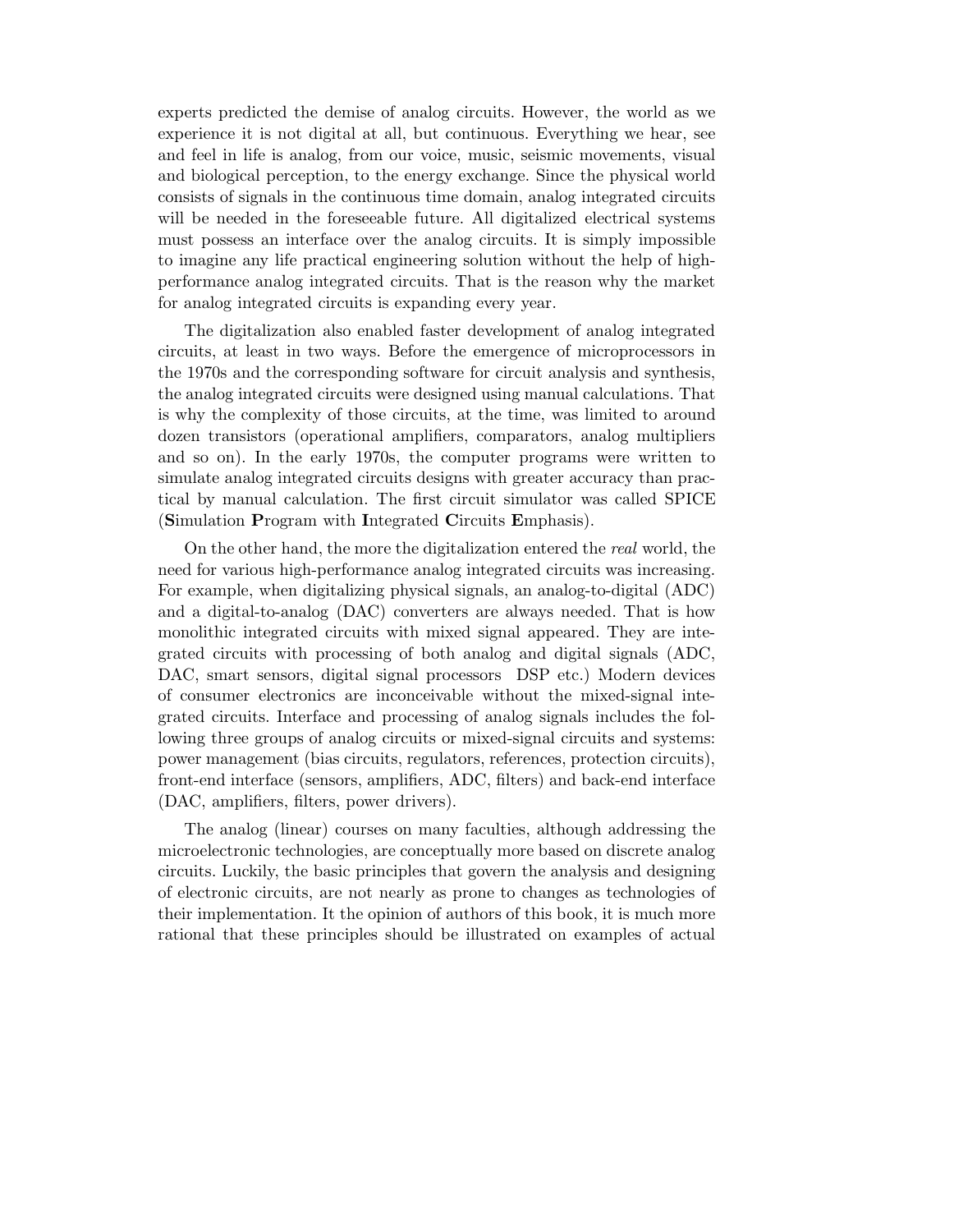technologies, and only to address the specifics of nonstandard techniques. This book is the result of efforts to include the analog integrated circuits technology in general electronics course in the early phase of academic process. Numerous solved examples inside each chapter will help the students to grasp more easily the principles and laws behind the content of those chapters. Unsolved problems and questions at the end of each chapter should help the students to verify acquired knowledge.

The analysis of a circuit is based on manual calculations, therefore simplified small-signal transistor models are used. It is our objective that students understand the influence of key elements parameters on basic circuit characteristics. We assume that the students are previously trained to use SPICE simulator so detailed analysis of more complex circuits is planned for practical classes.

Development of analog integrated circuits from the beginning until today has passed several phases. Initially, these circuits were designed and manufactured in bipolar technology that was followed by a rapid development of analog circuits realized in MOS technology. Afterward, a BiCMOS technology, which combines bipolar and CMOS components on a single chip, emerged as a serious competitor and, recently, as a leader in analog integrated circuits production. In order to reduce the costs and power dissipation of the electronic systems, analog and digital circuits are often technologically integrated, which provides strong economic motivation for usage of CMOS compatible circuits. Although in some cases the production of linear BiC-MOS circuits is more expensive, it allows the designer of analog integrated circuits to utilize the best features of bipolar and MOS components in various innovative combinations of their characteristics. Also, BiCMOS technology enables the reduction of design time, since it allows the direct use of a large number of existing cells for realization of the given analog functions.

In this book, both bipolar and MOS devices and circuits were described in a way that is suitable for combining them later in BiCMOS technologies chapter. For engineers that will deal with the design of analog integrated circuits, the knowledge of bipolar and MOS devices similarities and differences is of a great importance, which determines the selection of suitable devices and topologies for the required circuit performance.

In the first chapter, a classification of integrated circuits with respect to characteristic parameters was described. Considering the fact that the application of integrated circuits became very complex in the last few decades, we outlined classifications with respect to technology and technique of production, scale of integration, operation mode, design methodology, and ap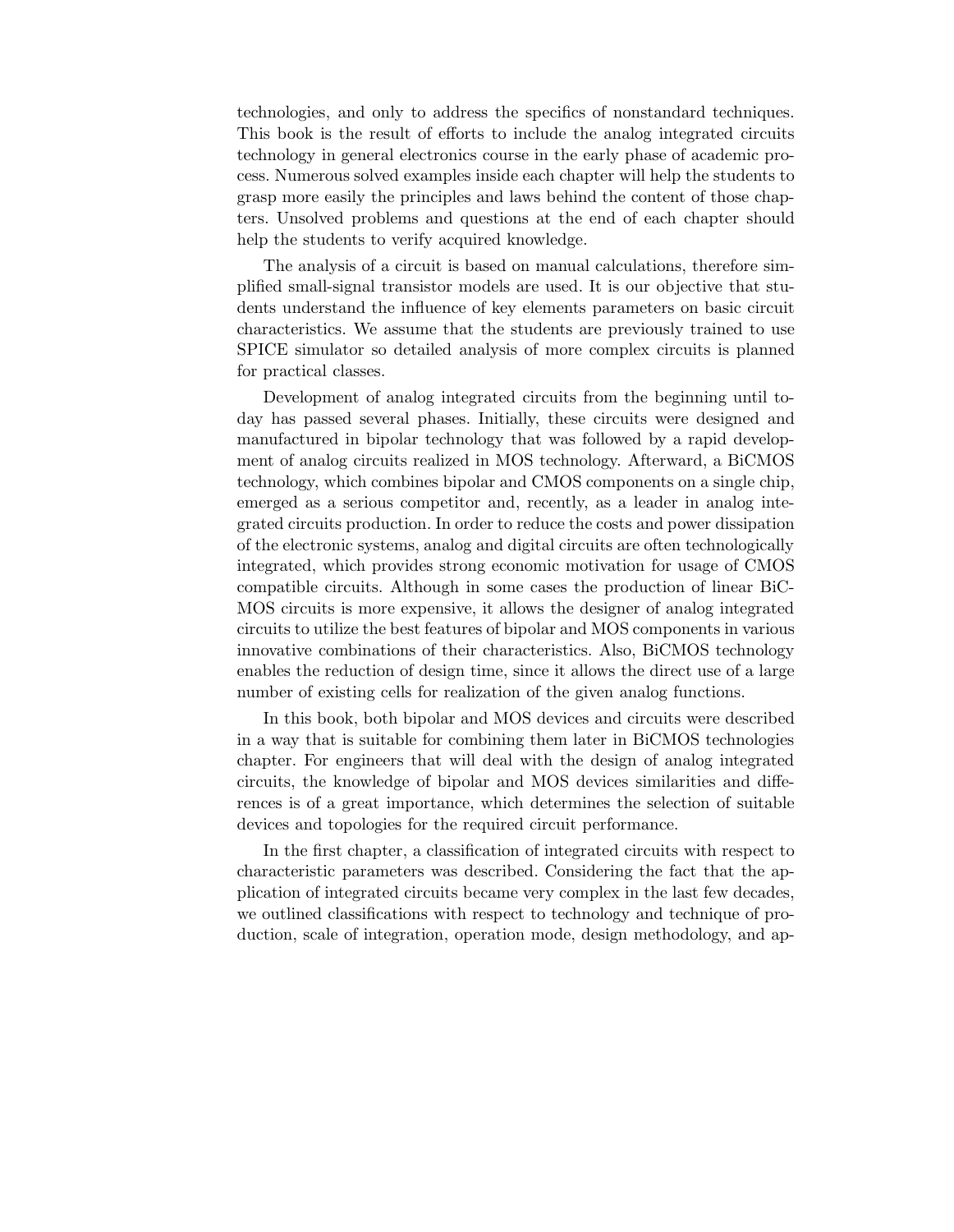plication of integrated circuits.

The second chapter is dedicated to the planar technology used for production of monolithic integrated circuits. All phases are explained in detail, and, in addition, modern processes that are found in individual phases were given.

Relationship between production technologies of integrated circuits and basic devices was described in the third and fourth chapter. In the book, the basic and advanced techniques for production of bipolar and MOS transistors in silicon technology were given as well. The existence of parasitic elements and structures was pointed out. It was shown how technological parameters and polarizations may affect the static and dynamic characteristics of bipolar and MOS devices. The second-order effects, which occur while bipolar and MOS transistor operating, were specially treated. Small-signal models that are used in SPICE were given.

The fifth chapter is dedicated to the description of the development of modern bipolar and MOS transistors structures that emerge in nanometer technologies and are used in RF electronics and telecommunications. The comparative characteristics of the technologies that are developed on substrates of different materials, as well as the characteristics of the transistors (MESFET, HEMT, HBT) that are developed in these technologies were given.

Topology and characteristics of basic circuits, which are used for design of more complex analog integrated circuits, were described in the sixth chapter. Special attention was paid to constant current sources, differential amplifiers, voltage amplifiers, voltage sources, voltage reference sources and output stages of integrated circuits. Peculiarities of each group of analog integrated circuits mentioned above, as well as their possibilities and limitations, were pointed out. The topologies of these circuits in bipolar and MOS technology were analyzed in parallel.

RF elementary circuits are described in Chapter 7.

Operational amplifier is the most popular analog integrated circuit. Considering the variety of applications it is justly regarded as a device. In Chapter 8, general characteristics of operational amplifiers, with emphasis on the specifics of particular types, were considered. The most commonly used operational amplifier 741 was analyzed separately, and its static and dynamic parameters were calculated and given in this chapter. CMOS two stage opamps and CMOS transconductance amplifiers are also analyzed.

In Chapter 9, standard applications of operational amplifiers are de-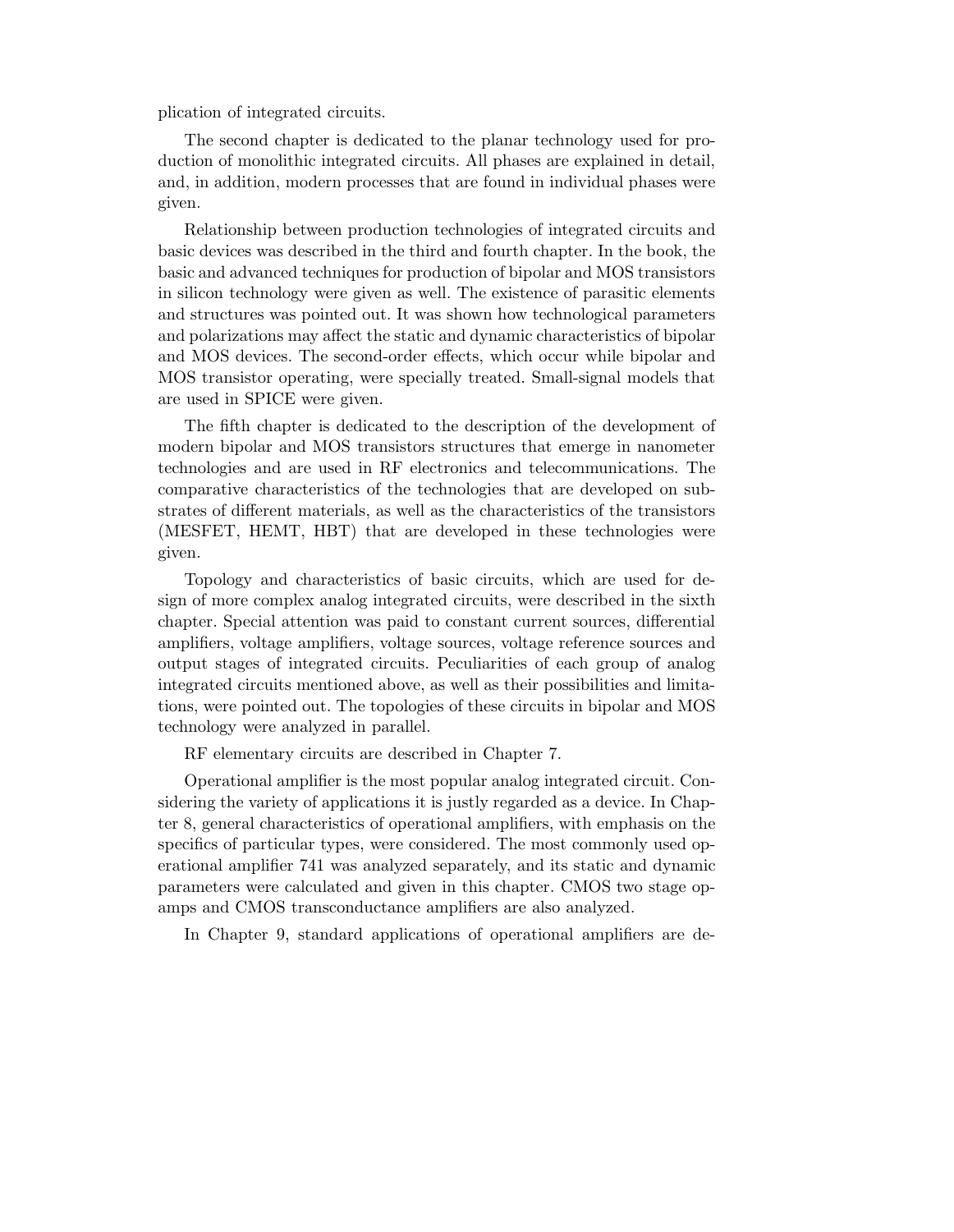scribed. Here, the op-amp is regarded not as circuit but as device. Also described are different configurations of op-amps as voltage or current amplifiers, voltage-to-current and current-to-voltage converters, analog arithmetic circuits, linear and pulse oscillators, active filters and comparators.

In the Chapter 10, the basic principles of the voltage regulation and stabilization were explained, and then, general-purpose, three-terminal and dual-tracking integrated regulators were described. Special attention was paid to current and thermal protection of regulators. Methods of application of regulators in various configuration of supply blocks.

There are often problems of comprehension of a text when authors are not from the English speaking regions. Dr. Zoran Jakšić has made effort to diminish this problem. The authors owe him sincere gratitude.

Banja Luka, March 2018 Authors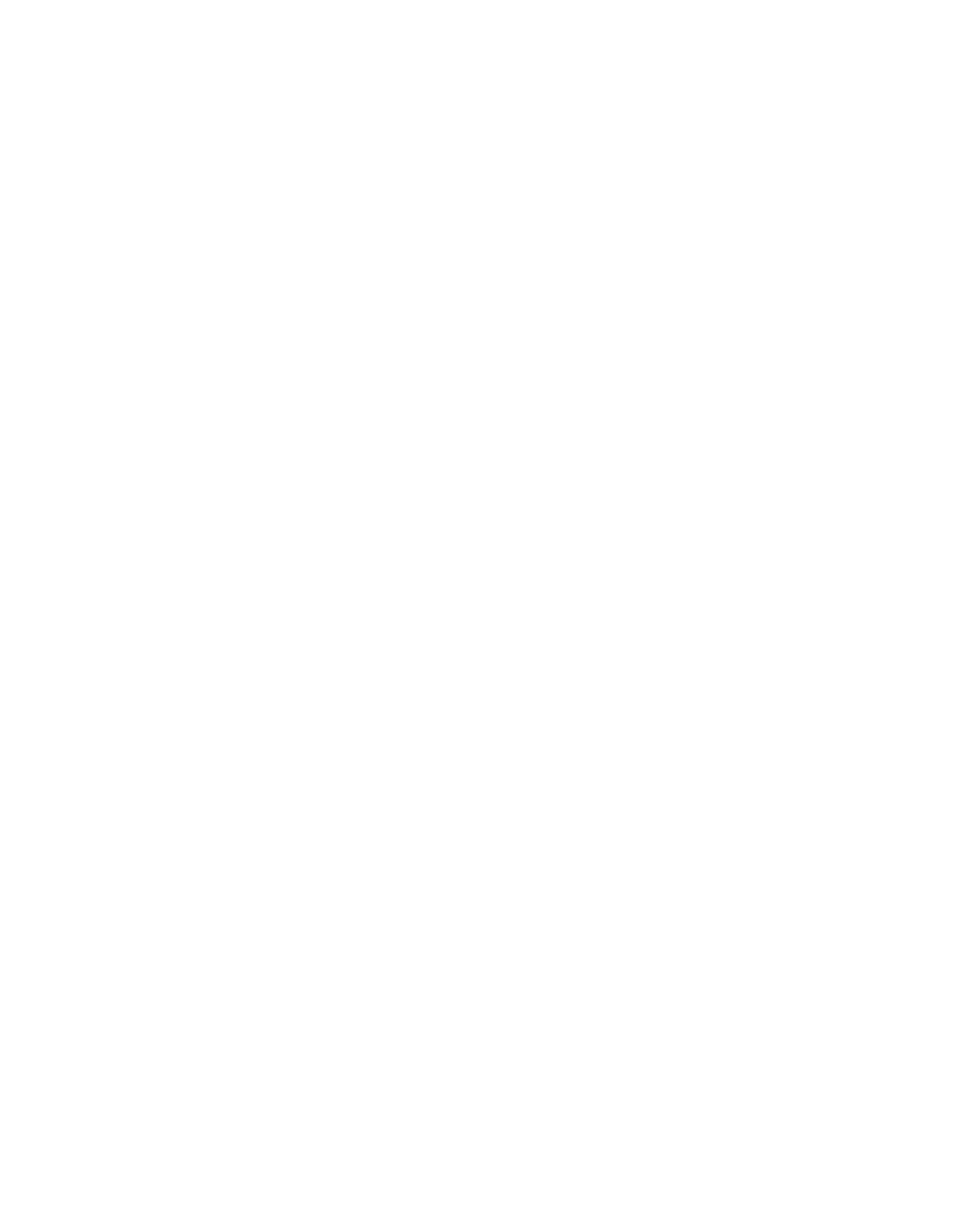## **Contents**

|    | 1. Introduction to integrated circuits |                                                                                  |                |  |
|----|----------------------------------------|----------------------------------------------------------------------------------|----------------|--|
|    | 1.1.                                   |                                                                                  | $\overline{2}$ |  |
|    | 1.2.                                   |                                                                                  | 3              |  |
|    | 1.3.                                   | Degree of integration $\ldots \ldots \ldots \ldots \ldots \ldots \ldots \ldots$  | $\overline{5}$ |  |
|    | 1.4.                                   | Division according to mode of operation $\ldots \ldots \ldots \ldots$            | 6              |  |
|    |                                        | 6                                                                                |                |  |
|    | 1.6.                                   | Applications of linear integrated circuits                                       | 10             |  |
|    |                                        | 2. Planar technology                                                             | 13             |  |
|    | 2.1.                                   |                                                                                  | 15             |  |
|    | 2.2.                                   |                                                                                  | 17             |  |
|    | 2.3.                                   |                                                                                  | 20             |  |
|    | 2.4.                                   | Ion implantation $\ldots \ldots \ldots \ldots \ldots \ldots \ldots \ldots$       | 22             |  |
|    | 2.5.                                   | Epitaxial growth $\dots \dots \dots \dots \dots \dots \dots \dots \dots$         | 25             |  |
|    |                                        | 2.5.1. CVD technique of epitaxial growth $\ldots \ldots \ldots \ldots$           | 26             |  |
|    |                                        | MBE epitaxial growth technique<br>2.5.2.                                         | $27\,$         |  |
|    | 2.6.                                   | Thin film deposition $\ldots \ldots \ldots \ldots \ldots \ldots \ldots$          | 28             |  |
| 3. |                                        | <b>Bipolar devices</b>                                                           | 31             |  |
|    | $3.1$ .                                |                                                                                  | 31             |  |
|    |                                        | Isolation by $pn$ junction $\ldots \ldots \ldots \ldots \ldots \ldots$<br>3.1.1. | 31             |  |
|    |                                        | 3.1.2.                                                                           | 33             |  |
|    |                                        | 3.1.3. Combined isolation $\ldots \ldots \ldots \ldots \ldots \ldots \ldots$     | 35             |  |
|    | 3.2.                                   |                                                                                  | 36             |  |
|    |                                        | 3.2.1. Parasitic pnp transistor $\ldots \ldots \ldots \ldots \ldots \ldots$      | 38             |  |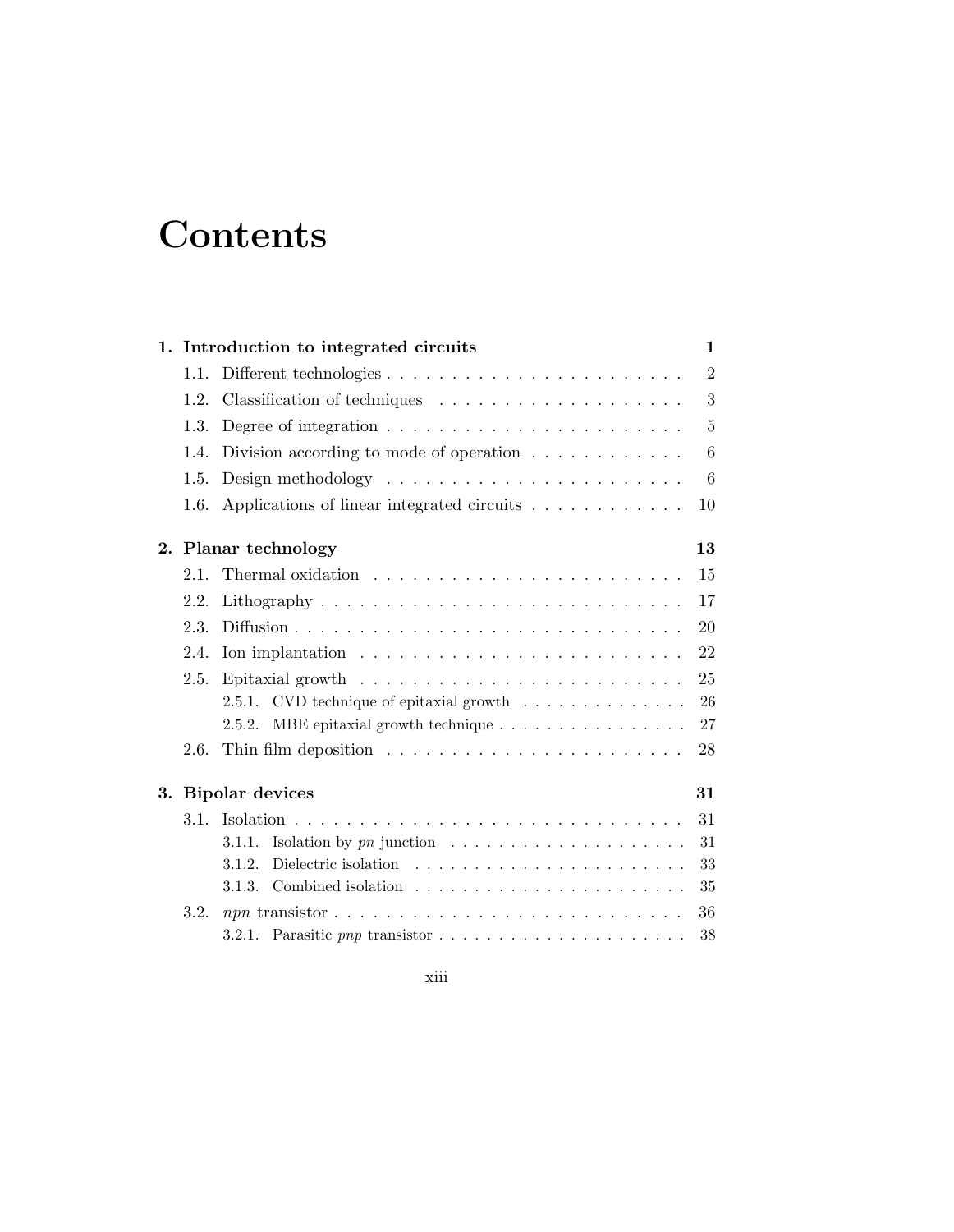|      | 3.2.2.<br>39                                                                                  |
|------|-----------------------------------------------------------------------------------------------|
|      | 40<br>3.2.3.                                                                                  |
|      | 42<br>Influence of collector current<br>3.2.4.                                                |
|      | 45<br>3.2.5.                                                                                  |
|      | 46<br>3.2.6.                                                                                  |
|      | 47<br>3.2.7.                                                                                  |
|      | 56<br>3.2.8.                                                                                  |
| 3.3. | 59                                                                                            |
|      | 60<br>3.3.1.                                                                                  |
|      | 63<br>Vertical (substrate) pnp transistor $\ldots \ldots \ldots \ldots \ldots$<br>3.3.2.      |
| 3.4. | 64                                                                                            |
|      | 68<br>3.4.1.                                                                                  |
|      | 3.4.2.<br>71                                                                                  |
|      | 73<br>3.4.3.                                                                                  |
| 3.5. | 75                                                                                            |
|      | 79<br>3.5.1.                                                                                  |
|      | 82<br>3.5.2.                                                                                  |
|      | 83<br>3.5.3.                                                                                  |
|      | 84<br>Ion implanted resistor $\dots \dots \dots \dots \dots \dots \dots \dots$<br>3.5.4.      |
|      | Characteristics of monolithic resistors<br>3.5.5.<br>84                                       |
| 3.6. | 86<br>Capacitors                                                                              |
|      | 89                                                                                            |
| 3.7. | 91                                                                                            |
| 3.8. | 93<br>Bipolar transistor scaling                                                              |
| 3.9. | 94                                                                                            |
|      | 95<br>3.10. SPICE model of bipolar transistor                                                 |
|      | 96                                                                                            |
|      | 98                                                                                            |
|      |                                                                                               |
|      | 4. MOS devices<br>103                                                                         |
| 4.1. | Basic structures of MOS transistors 104                                                       |
|      | Induced and built-in channel $\ldots \ldots \ldots \ldots \ldots \ldots \ldots 106$<br>4.1.1. |
|      | 4.1.2.                                                                                        |
|      | 4.1.3.<br>108                                                                                 |
| 4.2. | MOS technology with polysilicon gate $\dots \dots \dots \dots \dots \dots \dots$              |
| 4.3. | $CMOS$ technology $\ldots \ldots \ldots \ldots \ldots \ldots \ldots \ldots 110$               |
|      | Isolation of CMOS transistor 112<br>4.3.1.                                                    |
|      |                                                                                               |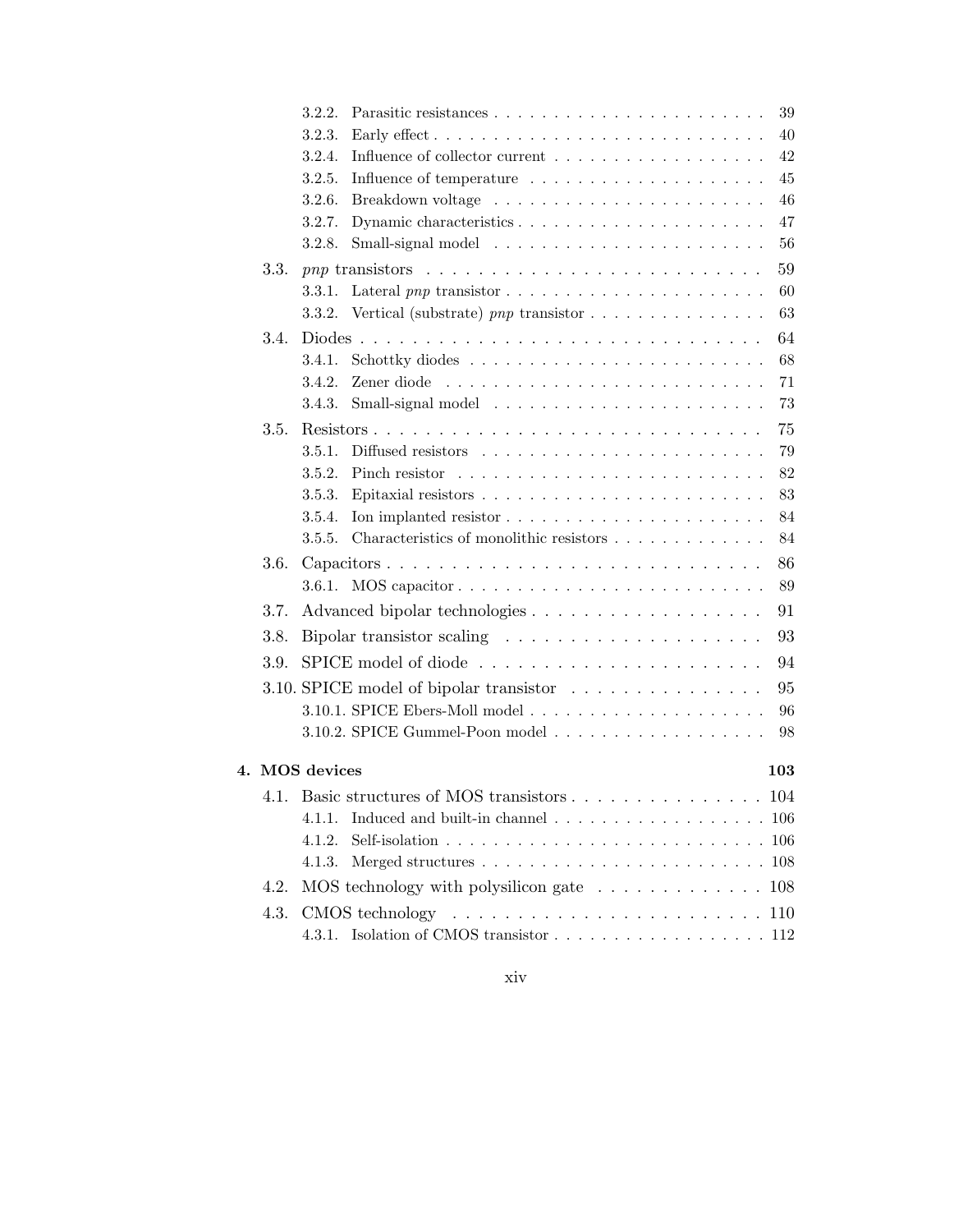|                                         | 4.3.2. | CMOS with polysilicon gate 114                                                            |  |  |  |
|-----------------------------------------|--------|-------------------------------------------------------------------------------------------|--|--|--|
|                                         | 4.3.3. |                                                                                           |  |  |  |
|                                         | 4.3.4. | Silicon on insulator technique $\ldots \ldots \ldots \ldots \ldots \ldots 116$            |  |  |  |
| 4.4.                                    |        |                                                                                           |  |  |  |
| 4.5.                                    |        |                                                                                           |  |  |  |
|                                         | 4.5.1. |                                                                                           |  |  |  |
|                                         | 4.5.2. | Subthreshold current (Weak inversion) $\ldots \ldots \ldots \ldots 128$                   |  |  |  |
|                                         | 4.5.3. |                                                                                           |  |  |  |
| 4.6.                                    |        | Dimension scaling $\ldots \ldots \ldots \ldots \ldots \ldots \ldots \ldots 133$           |  |  |  |
|                                         | 4.6.1. | Rules of constant electric field 134                                                      |  |  |  |
|                                         | 4.6.2. | Constant voltage strategy $\dots \dots \dots \dots \dots \dots \dots \dots \dots$ 136     |  |  |  |
|                                         | 4.6.3. |                                                                                           |  |  |  |
| 4.7.                                    |        | Secondary effects of scaling $\ldots \ldots \ldots \ldots \ldots \ldots 137$              |  |  |  |
|                                         | 4.7.1. | Velocity saturation and mobility decrease 138<br>                                         |  |  |  |
|                                         | 4.7.2. | Analytical model of short channel MOS transistor 139                                      |  |  |  |
|                                         | 4.7.3. |                                                                                           |  |  |  |
|                                         | 4.7.4. | Hot carrier effects $\ldots \ldots \ldots \ldots \ldots \ldots \ldots \ldots \ldots 142$  |  |  |  |
|                                         | 4.7.5. |                                                                                           |  |  |  |
| 4.8.                                    |        |                                                                                           |  |  |  |
|                                         | 4.8.1. |                                                                                           |  |  |  |
|                                         | 4.8.2. |                                                                                           |  |  |  |
| 4.9.                                    |        | Small-signal model $\ldots \ldots \ldots \ldots \ldots \ldots \ldots \ldots \ldots 151$   |  |  |  |
|                                         | 4.9.1. | Hybrid- $\pi$ transistor model for low frequencies 152                                    |  |  |  |
|                                         | 4.9.2. | Hybrid- $\pi$ high-frequency transistor model 153                                         |  |  |  |
|                                         |        | 4.10. Passive devices in MOS technology $\dots \dots \dots \dots \dots \dots \dots \dots$ |  |  |  |
|                                         |        |                                                                                           |  |  |  |
|                                         |        |                                                                                           |  |  |  |
|                                         |        | 4.11. BiCMOS technology $\ldots \ldots \ldots \ldots \ldots \ldots \ldots \ldots 156$     |  |  |  |
| 4.12. SPICE model of MOS transistor 162 |        |                                                                                           |  |  |  |
|                                         |        |                                                                                           |  |  |  |
|                                         |        |                                                                                           |  |  |  |
|                                         |        | -165                                                                                      |  |  |  |
|                                         |        |                                                                                           |  |  |  |
|                                         |        |                                                                                           |  |  |  |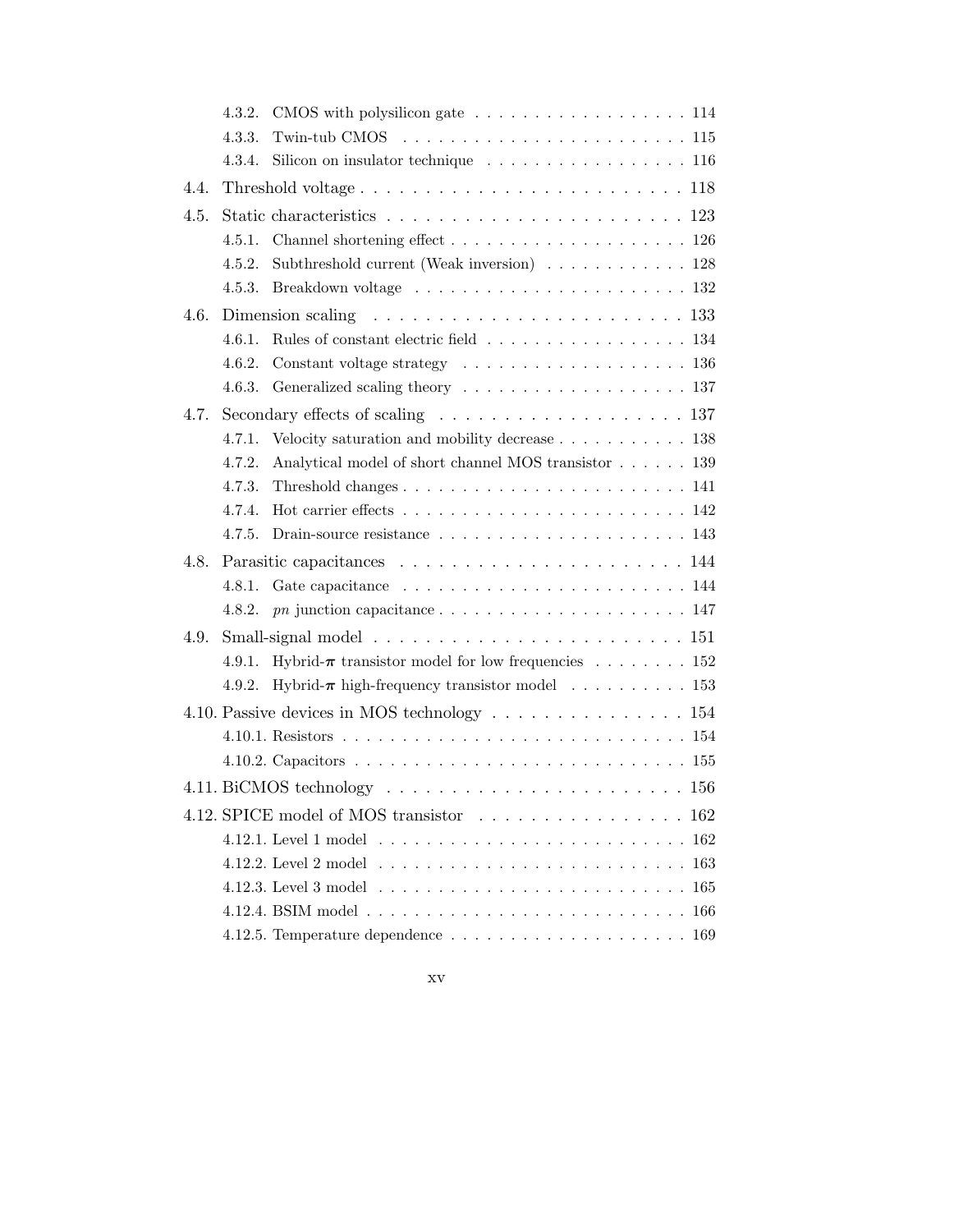| 5. RF devices |        |                                                                                                    |     |
|---------------|--------|----------------------------------------------------------------------------------------------------|-----|
| 5.1.          |        | Comparison of integrated circuit technologies $\ldots \ldots \ldots 174$                           |     |
| 5.2.          |        |                                                                                                    |     |
|               | 5.2.1. | Scaling effects $\ldots \ldots \ldots \ldots \ldots \ldots \ldots \ldots \ldots 179$               |     |
|               | 5.2.2. | Fully depleted SOI MOS transistor 184                                                              |     |
|               | 5.2.3. | MOS transistor with strained channel $\ldots \ldots \ldots \ldots \ldots 186$                      |     |
| 5.3.          |        |                                                                                                    |     |
| 5.4.          |        |                                                                                                    |     |
|               | 5.4.1. |                                                                                                    |     |
|               | 5.4.2. |                                                                                                    |     |
| 5.5.          |        |                                                                                                    |     |
|               | 5.5.1. |                                                                                                    |     |
|               |        | 5.5.2. HBT in III/V technologies $\ldots \ldots \ldots \ldots \ldots \ldots \ldots 200$            |     |
| 5.6.          |        | SiGe BiCMOS technology $\ldots \ldots \ldots \ldots \ldots \ldots \ldots 201$                      |     |
|               |        |                                                                                                    |     |
|               |        | 6. Elementary circuits                                                                             | 207 |
| 6.1.          |        |                                                                                                    |     |
|               | 6.1.1. | Low current source $\ldots \ldots \ldots \ldots \ldots \ldots \ldots 212$                          |     |
|               | 6.1.2. | Widlar current source with two-emitter resistor $\dots \dots 217$                                  |     |
|               | 6.1.3. | Current sources with multiple outputs $\ldots \ldots \ldots \ldots 219$                            |     |
|               | 6.1.4. | Current sources independent on supply voltage 221                                                  |     |
|               | 6.1.5. |                                                                                                    |     |
|               | 6.1.6. | JFET as current source $\ldots \ldots \ldots \ldots \ldots \ldots \ldots 225$                      |     |
|               | 6.1.7. |                                                                                                    |     |
|               | 6.1.8. |                                                                                                    |     |
| 6.2.          |        |                                                                                                    |     |
|               | 6.2.1. | Differential amplifier with bipolar transistors $\ldots \ldots \ldots 236$                         |     |
|               | 6.2.2. |                                                                                                    |     |
|               | 6.2.3. | Input resistance $\ldots \ldots \ldots \ldots \ldots \ldots \ldots \ldots 244$                     |     |
|               | 6.2.4. | Input current reduction $\ldots \ldots \ldots \ldots \ldots \ldots \ldots \ldots 246$              |     |
|               | 6.2.5. | Differential amplifier with active load $\ldots \ldots \ldots \ldots 249$                          |     |
|               | 6.2.6. |                                                                                                    |     |
|               | 6.2.7. | MOS and CMOS differential amplifiers $\ldots \ldots \ldots \ldots 256$                             |     |
| 6.3.          |        |                                                                                                    | 263 |
|               | 6.3.1. |                                                                                                    | 264 |
|               | 6.3.2. | MOS voltage amplifiers $\ldots \ldots \ldots \ldots \ldots \ldots \ldots 267$                      |     |
|               | 6.3.3. | CMOS voltage amplifiers $\hfill\ldots\ldots\ldots\ldots\ldots\ldots\ldots\ldots\ldots\ldots\,$ 271 |     |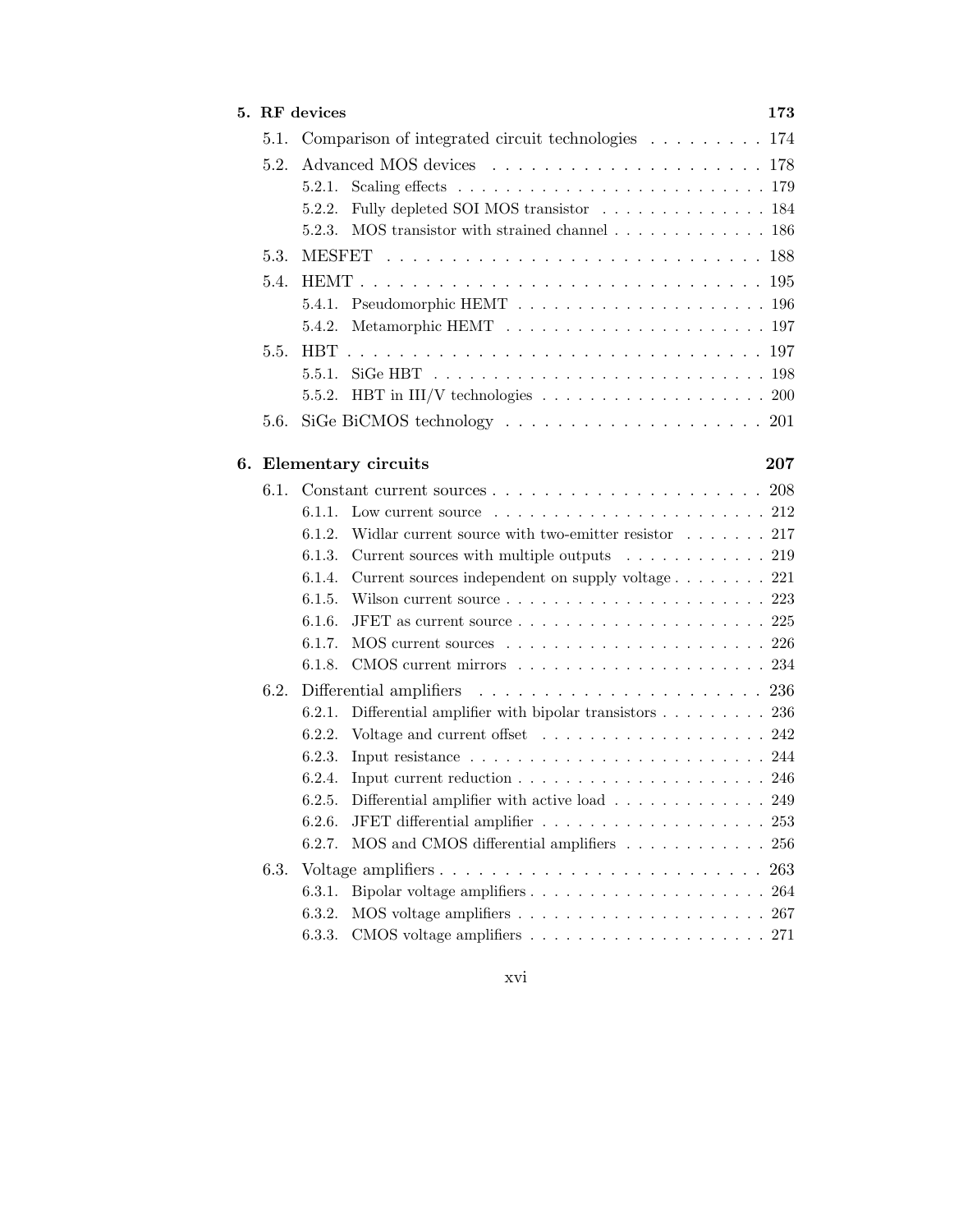| 6.4. |                                                                                     |
|------|-------------------------------------------------------------------------------------|
|      | 6.4.1.                                                                              |
|      | Voltage source with negative feedback $\ldots \ldots \ldots \ldots 276$<br>6.4.2.   |
|      |                                                                                     |
| 6.5. |                                                                                     |
|      | 6.5.1. BGV reference sources $\ldots \ldots \ldots \ldots \ldots \ldots \ldots 282$ |
| 6.6. |                                                                                     |
|      |                                                                                     |
|      | 7. RF elementary circuits<br>307                                                    |
| 7.1. |                                                                                     |
| 7.2. | Common-source amplifier with source degeneration $\ldots \ldots$ 310                |
| 7.3. | Common-source amplifier with drain-gate feedback $\ldots \ldots$ 313                |
|      |                                                                                     |
| 7.4. |                                                                                     |
| 7.5. |                                                                                     |
| 7.6. |                                                                                     |
| 7.7. | Comparison of bipolar and MOS amplifiers 323                                        |
| 7.8. |                                                                                     |
|      | 7.8.1.                                                                              |
|      | 7.8.2.                                                                              |
|      | Increase of output resistance 326<br>7.8.3.                                         |
|      | 7.8.4.                                                                              |
|      | 7.8.5.                                                                              |
|      | 8. Operational amplifiers<br>335                                                    |
| 8.1. |                                                                                     |
|      | 8.1.1.                                                                              |
|      | 8.1.2.                                                                              |
|      | 8.1.3.                                                                              |
|      | 8.1.4. Voltage offset compensation 342                                              |
|      |                                                                                     |
|      | 8.1.6.<br>344                                                                       |
|      | 8.1.7.<br>345                                                                       |
|      | 8.1.8.<br>347                                                                       |
|      | Frequency characteristics of gain<br>8.1.9.<br>348                                  |
|      | 8.1.10. Common mode rejection ratio 352                                             |
|      |                                                                                     |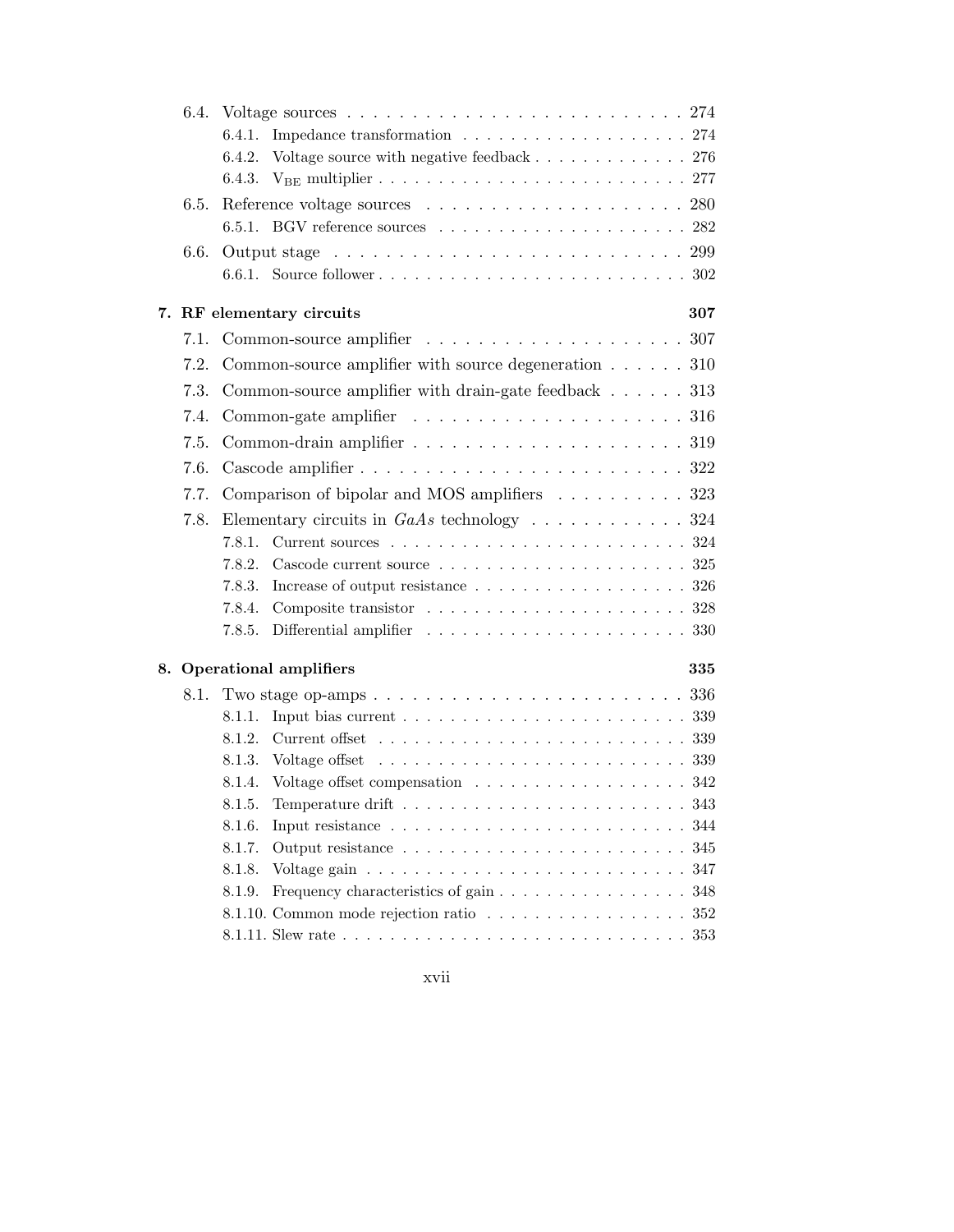|    |      |                                                                                                                           | 8.1.12. Maximal frequency for large signals 355                                             |  |     |
|----|------|---------------------------------------------------------------------------------------------------------------------------|---------------------------------------------------------------------------------------------|--|-----|
|    |      |                                                                                                                           | 8.1.13. Power supply rejection ratio $\ldots \ldots \ldots \ldots \ldots \ldots \ldots 357$ |  |     |
|    |      |                                                                                                                           | 8.1.14. Input voltage and noise current $\ldots \ldots \ldots \ldots \ldots 358$            |  |     |
|    |      |                                                                                                                           |                                                                                             |  |     |
|    |      |                                                                                                                           | 8.1.16. Other parameters of op-amps 362                                                     |  |     |
|    |      |                                                                                                                           | 8.1.17. Equivalent circuit of op-amp 363                                                    |  |     |
|    | 8.2. |                                                                                                                           |                                                                                             |  |     |
|    |      | 8.2.1.                                                                                                                    |                                                                                             |  |     |
|    |      | 8.2.2.                                                                                                                    |                                                                                             |  |     |
|    |      | 8.2.3.                                                                                                                    |                                                                                             |  |     |
|    |      | 8.2.4.                                                                                                                    |                                                                                             |  |     |
|    |      | 8.2.5.                                                                                                                    | Characteristics of some other op-amp types 382                                              |  |     |
|    | 8.3. |                                                                                                                           | Two stage CMOS op-amp $\ldots \ldots \ldots \ldots \ldots \ldots \ldots 383$                |  |     |
|    |      | 8.3.1.                                                                                                                    |                                                                                             |  |     |
|    |      | 8.3.2.                                                                                                                    |                                                                                             |  |     |
|    |      | 8.3.3.                                                                                                                    |                                                                                             |  |     |
|    |      | 8.3.4.                                                                                                                    | A comparison of CMOS op-amp characteristics 388                                             |  |     |
|    | 8.4. |                                                                                                                           | CMOS transconductance amplifiers 389                                                        |  |     |
|    |      | 8.4.1.                                                                                                                    |                                                                                             |  |     |
|    |      |                                                                                                                           |                                                                                             |  |     |
| 9. |      | Standard applications of operational amplifiers                                                                           |                                                                                             |  | 397 |
|    | 9.1. |                                                                                                                           |                                                                                             |  |     |
|    |      |                                                                                                                           |                                                                                             |  |     |
|    |      | 9.1.2.                                                                                                                    | Non-inverting amplifier $\ldots \ldots \ldots \ldots \ldots \ldots \ldots \ldots$ 400       |  |     |
|    |      | 9.1.3.                                                                                                                    |                                                                                             |  |     |
|    |      | 9.1.4.                                                                                                                    |                                                                                             |  |     |
|    |      | 9.1.5. Influence of parameters of non-ideal op-amp $\ldots \ldots \ldots$ 407                                             |                                                                                             |  |     |
|    | 9.2. |                                                                                                                           |                                                                                             |  |     |
|    | 9.3. | Current-to-voltage converter (CVC) 434<br>9.5. Constant current sources $\dots \dots \dots \dots \dots \dots \dots \dots$ |                                                                                             |  |     |
|    | 9.4. |                                                                                                                           |                                                                                             |  |     |
|    |      |                                                                                                                           |                                                                                             |  | 435 |
|    | 9.6. |                                                                                                                           |                                                                                             |  |     |
|    |      |                                                                                                                           |                                                                                             |  |     |
|    |      | 9.6.1.                                                                                                                    |                                                                                             |  | 436 |
|    |      | 9.6.2.                                                                                                                    |                                                                                             |  | 438 |
|    |      | 9.6.3.                                                                                                                    | Integrator and differentiator circuits 439                                                  |  |     |
|    |      | 9.6.4.                                                                                                                    | Logarithmic and antilogarithmic amplifier circuits 441 $\,$                                 |  |     |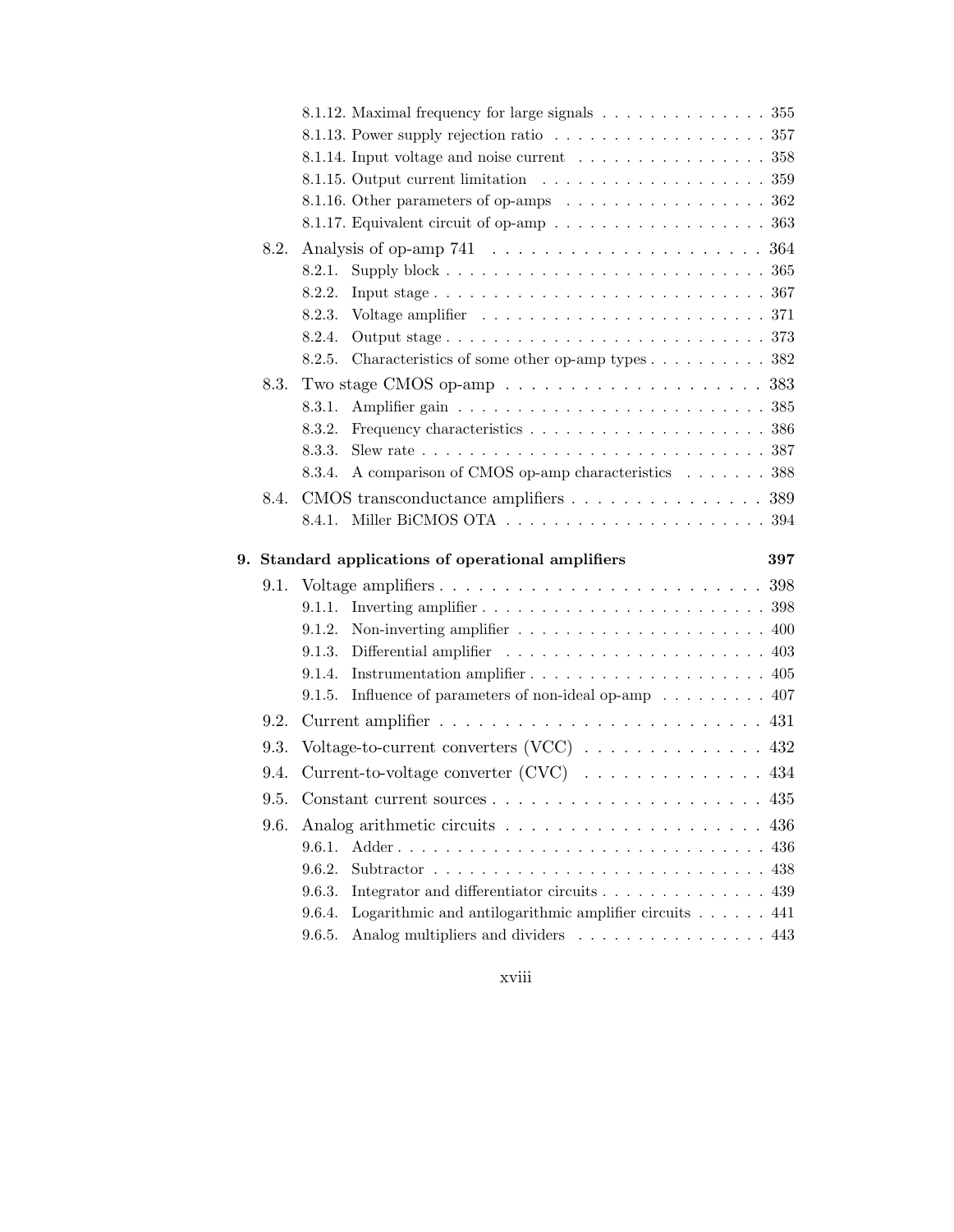| 9.7. |        | Linear oscillators $\dots \dots \dots \dots \dots \dots \dots \dots \dots \dots$                      |     |
|------|--------|-------------------------------------------------------------------------------------------------------|-----|
|      | 9.7.1. | Oscillator with Wien bridge 447                                                                       |     |
|      |        | 9.7.2. Oscillators with phase shift $\ldots \ldots \ldots \ldots \ldots \ldots$ 451                   |     |
| 9.8. |        |                                                                                                       |     |
|      | 9.8.1  |                                                                                                       |     |
|      |        |                                                                                                       |     |
| 9.9. |        | Voltage comparators $\ldots \ldots \ldots \ldots \ldots \ldots \ldots \ldots 463$                     |     |
|      |        | 9.9.1. Differential comparator $\ldots \ldots \ldots \ldots \ldots \ldots \ldots$ 463                 |     |
|      |        |                                                                                                       |     |
|      |        | 9.10. Astable multivibrator $\ldots \ldots \ldots \ldots \ldots \ldots \ldots 473$                    |     |
|      |        | 9.10.1. Generation of triangular waveforms 480                                                        |     |
|      |        |                                                                                                       |     |
|      |        | 10. Voltage regulators                                                                                | 489 |
|      |        |                                                                                                       |     |
|      |        | 10.1.1. Improved voltage regulators 499                                                               |     |
|      |        | 10.2. Monolithic regulators $\dots \dots \dots \dots \dots \dots \dots \dots \dots \dots \dots \dots$ |     |
|      |        |                                                                                                       |     |
|      |        | 10.2.2. Foldback current limiting $\ldots \ldots \ldots \ldots \ldots \ldots \ldots 504$              |     |
|      |        | 10.2.3. Thermal protection $\ldots \ldots \ldots \ldots \ldots \ldots \ldots \ldots 509$              |     |
|      |        | 10.2.4. 723 regulator integrated circuit 511                                                          |     |
|      |        | 10.2.5. Three-terminal integrated regulator circuits $\dots \dots \dots 524$                          |     |
|      |        | 10.2.6. Applications of fixed regulators 535                                                          |     |
|      |        | 10.2.7. Adjustable three-terminal regulators 538                                                      |     |
|      |        | 10.2.8. Three-terminal very low dropout regulators 542                                                |     |
|      |        | 10.3. Switching DC/DC converters with monolithic regulators $\dots$ 545                               |     |
|      |        | 10.3.1. Current-controlled relay DC/DC converters 550                                                 |     |
|      |        | 10.3.2. IC 723 switching DC/DC converter configuration $\ldots \ldots 552$                            |     |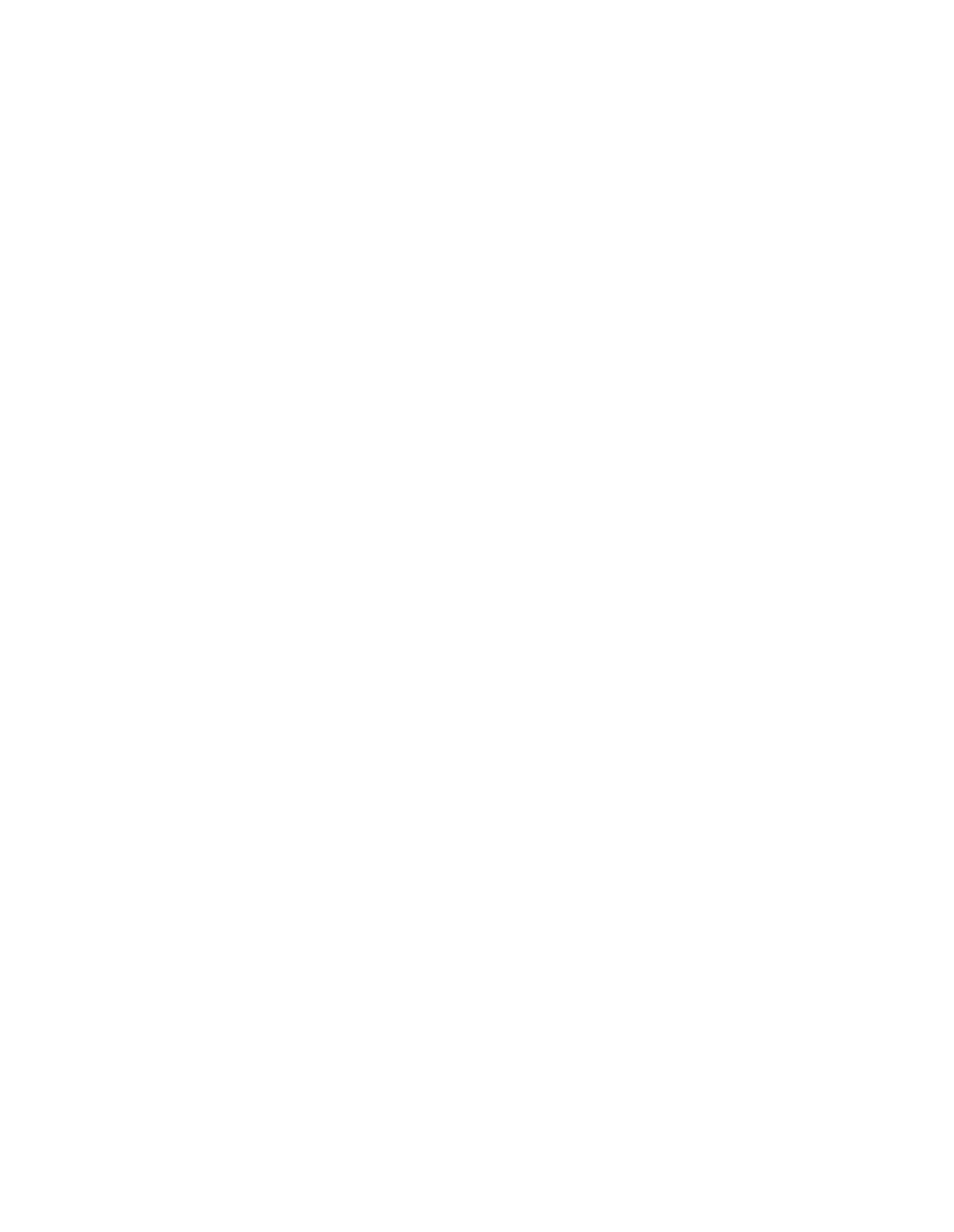#### Chapter 1

## Introduction to integrated circuits

Development of integrated circuits – IC (Integrated Circuits) can be considered within the context of microelectronics. Microelectronics, as a science discipline, is a branch of science, engineering and technology that investigates transport phenomena of charge carriers through semiconductors, conductors, gases and vacuum, as well as the consequences and effects of these phenomena used for applicative purposes.

The role of microelectronics is crucial for the development of computers, telecommunications, industrial equipment, military industry, consumer appliances, automotive industry, etc. In a more general sense, microelectronics includes not only microelectronic technologies, but also the products of these technologies. All these products are jointly denoted as integrated circuits.

Compared to discrete circuits, integrated circuits have the following advantages:

- Smaller dimensions of circuit elements,
- Improved performance,
- Larger chip surface,
- Larger number of transistors per chip,
- Higher operating speed of transistors and circuits,
- Lower dissipation of elements,
- Higher allowed dissipation per unit surface,
- Lower weight,
- Better reliability and stability in different operating conditions,